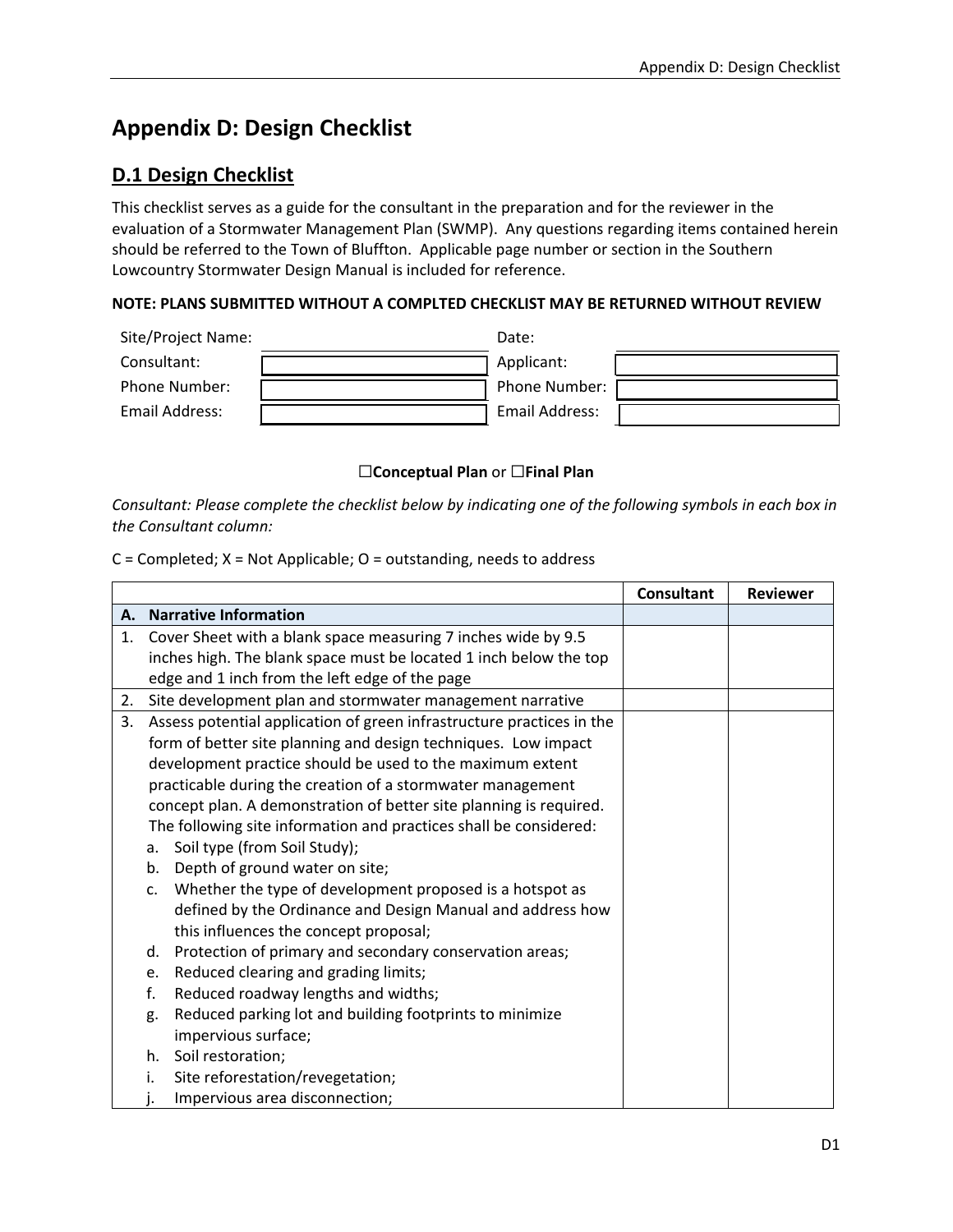|           | Green roof; and<br>k.                                                              |  |  |
|-----------|------------------------------------------------------------------------------------|--|--|
|           | Permeable pavement<br>L.                                                           |  |  |
| 4.        | Stormwater Pollution Prevention Plan (SWPPP) or Erosion and                        |  |  |
|           | Sediment Control narrative (for projects disturbing over an acre)                  |  |  |
| 5.        | Information regarding the mitigation of any off-site impacts                       |  |  |
|           | anticipated as a result of the proposed development                                |  |  |
| 6.        | <b>Construction specifications</b>                                                 |  |  |
| <b>B.</b> | <b>Site Plan</b>                                                                   |  |  |
| 1.        | Standard drawing size (24 x 36 inches)                                             |  |  |
| 2.        | A plan showing property boundaries and the complete address of                     |  |  |
|           | the property                                                                       |  |  |
| 3.        | Lot number or property identification number designation (if                       |  |  |
|           | applicable)                                                                        |  |  |
| 4.        | Property lines (include longitude and latitude)                                    |  |  |
| 5.        | Location of easements (if applicable)                                              |  |  |
| 6.        | A legend identifying all symbols used on the plan                                  |  |  |
| 7.        | Location and size of existing and proposed utilities (including gas                |  |  |
|           | lines, sanitary lines, telephone lines or poles, electric utilities and            |  |  |
|           | water mains), structures, roads, and other paved areas                             |  |  |
| 8.        | Existing and proposed topographic contours                                         |  |  |
| 9.        | Show drainage patterns, property ridge line(s) and building finish                 |  |  |
|           | elevation on the grading plan.                                                     |  |  |
|           | 10. Material and equipment staging areas and parking areas                         |  |  |
|           | 11. Clearly note on plans:                                                         |  |  |
|           | A right-of-way permit shall be obtained prior to performing                        |  |  |
|           | construction activity in the Town of Bluffton right-of-way                         |  |  |
|           | Chlorinated disinfected water shall not be discharged into the                     |  |  |
|           | stormwater system                                                                  |  |  |
|           | Call before you dig note and number                                                |  |  |
|           | 12. Soil information for design purposes                                           |  |  |
|           | 13. Area(s) of soil disturbance                                                    |  |  |
|           | 14. Site drainage area(s) (SDAs) within the limits of disturbance (LOD)            |  |  |
|           | and contributing to the LOD                                                        |  |  |
|           | 15. Contributing drainage area (CDA) to each BMP                                   |  |  |
|           | 16. Location(s) of BMPs, marked with the BMP ID Numbers to agree                   |  |  |
|           | with the BMP design summary list                                                   |  |  |
|           | 17. Delineation of existing and proposed land covers including natural             |  |  |
|           | cover, compacted cover, and impervious surfaces.                                   |  |  |
|           | 18. Site fingerprint map of the location of existing stream(s), wetlands,          |  |  |
|           | or other natural features within the project area; tree and                        |  |  |
|           | vegetation survey; and preservation area(s)                                        |  |  |
|           | 19. All plans and profiles must be drawn at a scale of 1 in. = 10 ft, 1 in.        |  |  |
|           | $=$ 20 ft, 1 in. $=$ 30 ft, 1 in. $=$ 40 ft, 1 in. $=$ 50 ft, or 1 in. $=$ 100 ft. |  |  |
|           | Although, 1 in. = 10 ft, 1 in = 20 ft, and 1 in. = 30 ft, are the most             |  |  |
|           | commonly used scales. Vertical scale for profiles must be 1 in. $= 2$              |  |  |
|           | ft, 1 in. = 4 ft, 1 in. = 5 ft, or 1 in. = 10 ft                                   |  |  |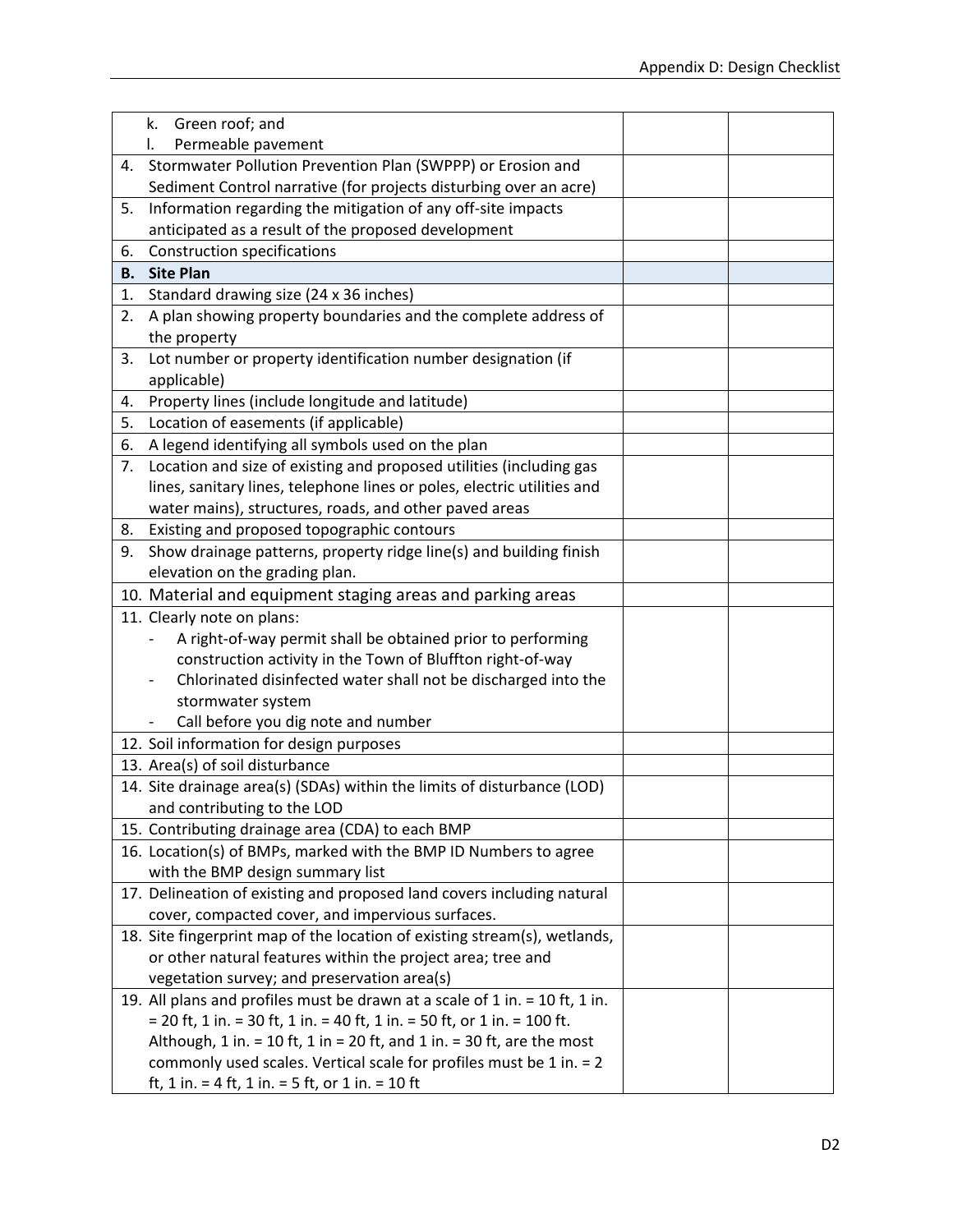|    | 20. Drafting media that yield first- or second-generation, reproducible                                        |  |
|----|----------------------------------------------------------------------------------------------------------------|--|
|    | drawings with a minimum letter size of No. 4 (1/8 inch)                                                        |  |
|    | 21. Applicable flood boundaries and FEMA map identification number                                             |  |
|    | for sites lying wholly or partially within the 100-year floodplain                                             |  |
|    | C. Design and As-Built Certification                                                                           |  |
| 1. | Statement and seal by a registered professional engineer licensed                                              |  |
|    | in the State of South Carolina that the site design, land covers, and                                          |  |
|    | design of the BMPs conform to engineering principles applicable                                                |  |
|    | to the treatment and disposal of stormwater pollutants                                                         |  |
| 2. | Submission one set of the As-Built drawings sealed by a registered                                             |  |
|    | professional engineer licensed in the State of South Carolina                                                  |  |
|    | within 21 days after completion of construction of the site, all                                               |  |
|    | BMPs, land covers, and stormwater conveyances.                                                                 |  |
| 3. | For a project consisting entirely of work in the public right-of-way                                           |  |
|    | (PROW), the submission of a Record Drawing certified by an officer                                             |  |
|    | of the project contracting company is acceptable if it details the                                             |  |
|    | as-built construction of the BMP and related stormwater                                                        |  |
|    | infrastructure.                                                                                                |  |
|    | D. Maintenance of Stormwater BMPs                                                                              |  |
| 1. | BMP maintenance access easements shall not be located on pipe                                                  |  |
|    | easements.                                                                                                     |  |
| 2. | A minimum 20' wide maintenance access easement is provided                                                     |  |
|    | around stormwater detention ponds and from publicly accessible                                                 |  |
|    | road has been provided.                                                                                        |  |
| 3. | A maintenance plan that identifies routine and long-term                                                       |  |
|    | maintenance needs and a maintenance schedule                                                                   |  |
| 4. | For major regulated projects, a declaration of covenants stating                                               |  |
|    | the owner's specific maintenance responsibilities identified in the                                            |  |
|    | maintenance plan and maintenance schedule. These must be                                                       |  |
|    | exhibits recorded with the property deed at the Recorder of                                                    |  |
|    | Deeds.                                                                                                         |  |
| 5. | For applicants using Rainwater Harvesting, submission of third-                                                |  |
|    | party testing of end-use water quality may be required at                                                      |  |
|    | equipment commissioning.                                                                                       |  |
| Е. | <b>Stormwater Retention Volume Computations</b>                                                                |  |
| 1. | Calculation(s) of the required SWRv for the entire site within the                                             |  |
|    | LOD and each SDA within the LOD                                                                                |  |
| 2. | Calculation(s) for each proposed BMP demonstrating retention                                                   |  |
|    | value towards SWRv in accordance with Chapters 2 and 4                                                         |  |
|    | <b>Stormwater Best Management Practices (BMPs)</b>                                                             |  |
| 3. |                                                                                                                |  |
|    | For Rainwater Harvesting BMP, calculations demonstrating the                                                   |  |
|    | annual water balance as determined using the Rainwater                                                         |  |
|    | Harvesting Retention Calculator                                                                                |  |
| 4. | For proprietary and non-proprietary BMPs outside Chapter 4,                                                    |  |
|    | complete documentation defined in Chapter 4.15                                                                 |  |
| 5. | Document off-site stormwater volume where required.<br>Document the 8-steps of the MEP process in Chapter 3.8. |  |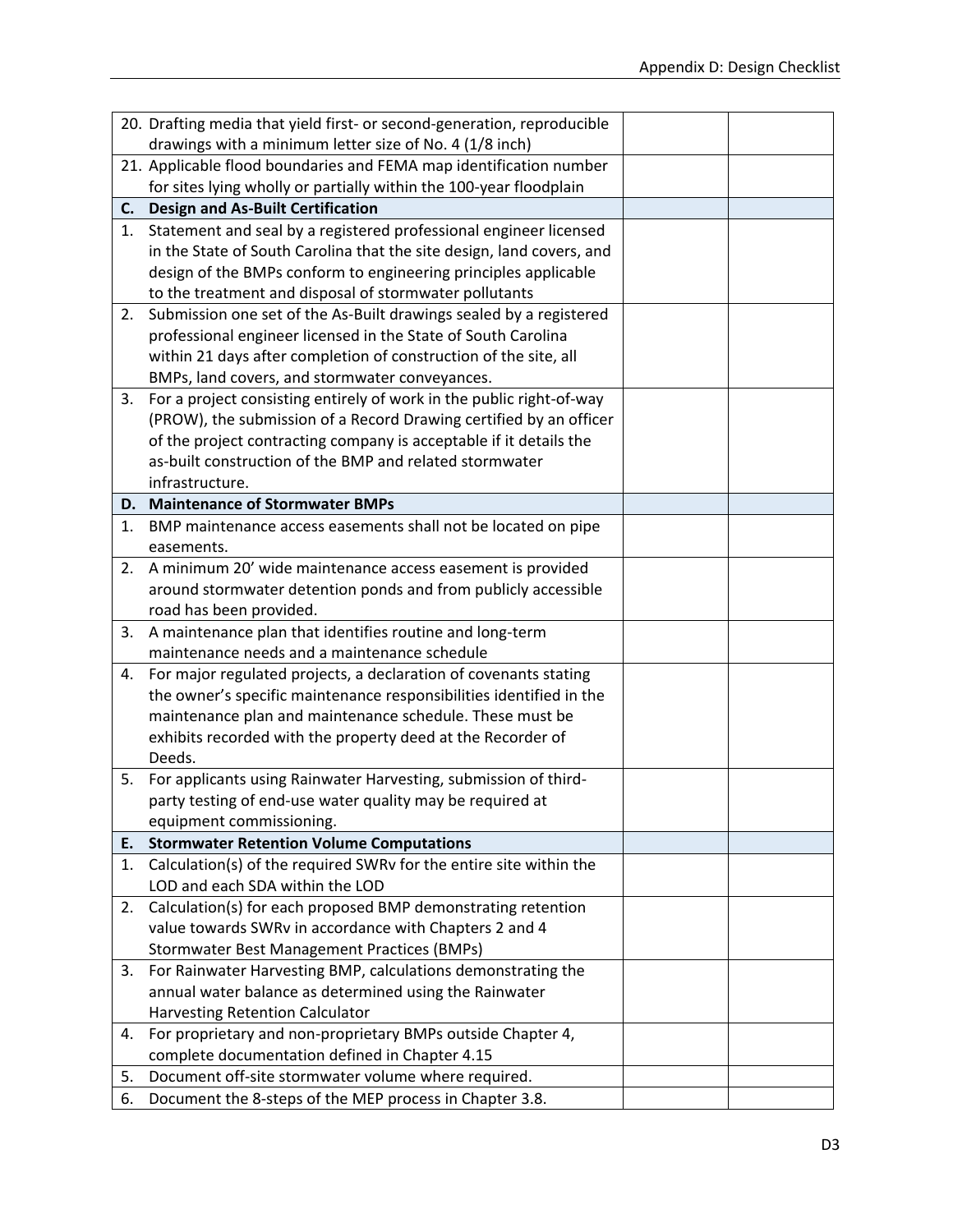| F. | <b>Pre/Post-Development Hydrologic Computations</b>                                                                         |  |
|----|-----------------------------------------------------------------------------------------------------------------------------|--|
| 1. | A summary of soil conditions and field data                                                                                 |  |
| 2. | Pre- and post-project curve number summary table                                                                            |  |
| 3. | Pre and post construction peak flow summary table for the 2, 10,                                                            |  |
|    | 25, 50 and the 100-year 24-hour storm events for each SDA within                                                            |  |
|    | the project's LOD                                                                                                           |  |
| 4. | Flow control structure elevations                                                                                           |  |
|    | <b>G.</b> Hydraulic Computations                                                                                            |  |
| 1. | Existing and proposed SDA must be delineated on separate plans                                                              |  |
|    | with the flow paths used for calculation of the times of                                                                    |  |
|    | concentration                                                                                                               |  |
| 2. | Hydraulic capacity and flow velocity for drainage conveyances,                                                              |  |
|    | including ditches, swales, pipes, inlets, and gutters.<br>Plan profiles for all open conveyances and pipelines, with energy |  |
| 3. | and hydraulic gradients for the 25-year and 100-year, 24-hour                                                               |  |
|    | storms                                                                                                                      |  |
| 4. | The proposed development layout including the following:                                                                    |  |
|    | a) Location and design of BMP(s) on site, marked with the BMP                                                               |  |
|    | <b>ID Numbers</b>                                                                                                           |  |
|    | A list of design assumptions (e.g., design basis, 2 through 25-<br>b)                                                       |  |
|    | year return periods)                                                                                                        |  |
|    | The boundary of the CDA to the BMP<br>C)                                                                                    |  |
|    | Schedule of structures (a listing of the structures, details, or<br>d)                                                      |  |
|    | elevations including inverts)                                                                                               |  |
|    | Manhole to manhole listing of pipe size, pipe type, slope,<br>e)                                                            |  |
|    | computed velocity, and computed flow rate (i.e., a storm drain                                                              |  |
|    | pipe schedule                                                                                                               |  |
| 5. | Demonstrate downstream conveyance system capacity for the                                                                   |  |
|    | development.                                                                                                                |  |
|    | H. Erosion and Sediment Control Plans                                                                                       |  |
| 1. | Provide erosion and sediment control drawings and detail sheets                                                             |  |
| 2. | required by the CSWPPP<br>Show dewatering setup to ensure no negative off-site impacts                                      |  |
|    | result from the discharge                                                                                                   |  |
| 3. | Provide erosion and sediment control inspection forms required                                                              |  |
|    | by the CSWPPP                                                                                                               |  |
| I. | <b>Supporting Documentation (written report)</b>                                                                            |  |
| 1. | Pre- and Post-development curve number selection                                                                            |  |
| 2. | Time of concentration calculation                                                                                           |  |
| 3. | Travel time calculation                                                                                                     |  |
| 4. | Hydrologic computations supporting peak discharges assumed for                                                              |  |
|    | each SDA within the project's LOD for the 2-, 10-, 25-, and 50-year,                                                        |  |
|    | 24-hour storm events                                                                                                        |  |
| 5. | Provide downstream and surrounding neighborhood area analysis                                                               |  |
|    | to identify any existing capacity shortfalls or flooding based on the                                                       |  |
|    | 10% rule.                                                                                                                   |  |